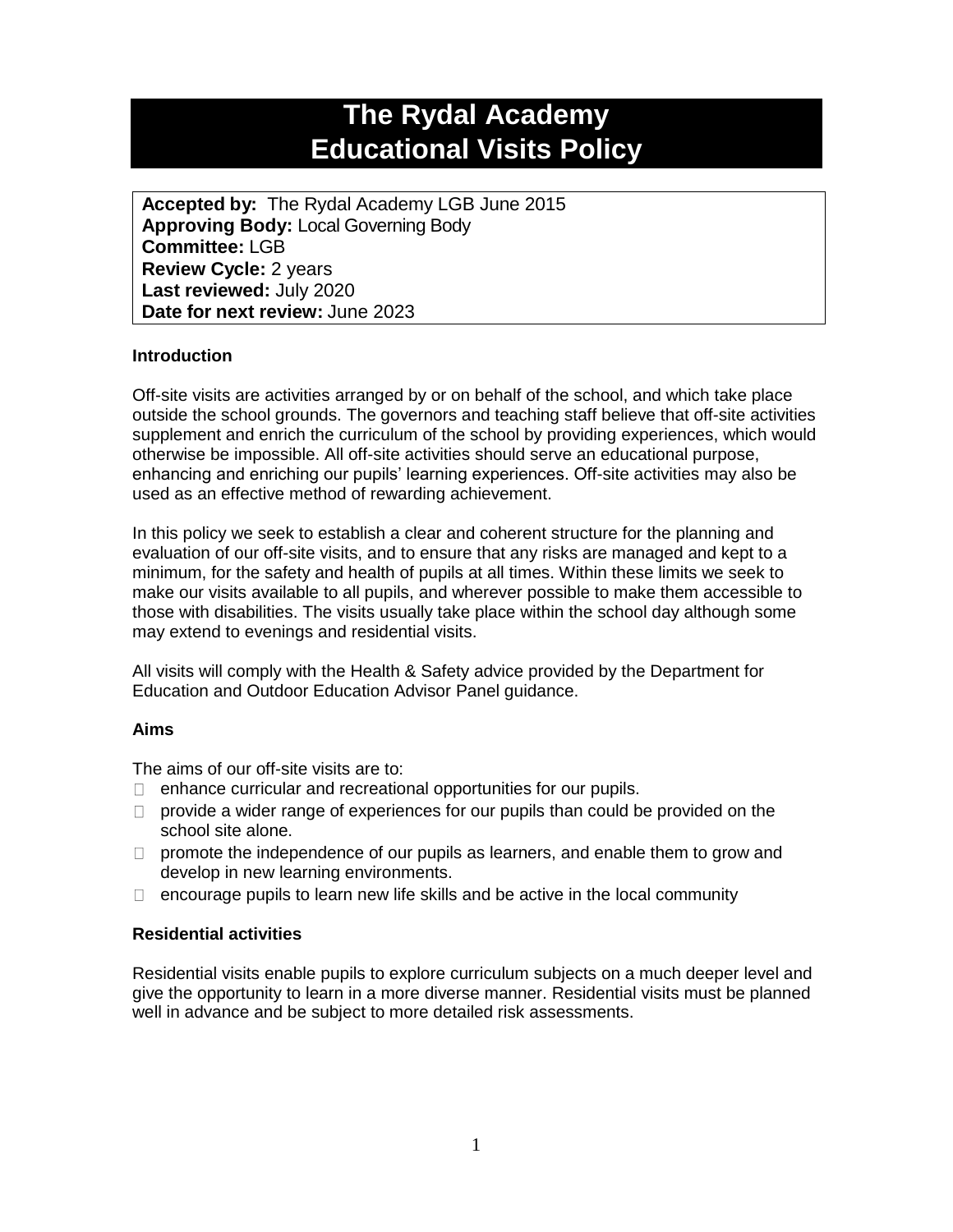## **Regular Visits and Sports Fixtures**

Swimming Lessons will not be entered on EVOLVE. A risk assessment for swimming lessons will be completed that applies for the whole year.

After school sports fixtures to local venues will also not be entered on EVOLVE and the risk assessments will be completed by the Academy Trust Health & Safety Officer and reviewed annually. A file of the risk assessments for local sports fixtures will be kept in the School Office and on the shared drive. Staff leading sports fixtures should familiarise themselves with the appropriate risk assessments before leading these visits.

#### **How visits are be planned and approved**

The school has appointed an Educational Visits Coordinator (EVC), Miss L Unsworth, Assistant Headteacher, who will be involved in the planning and management of off-site visits. Advice on risk assessment or other health & safety issues is also available from Mrs S Jones, Swift Academies Business Manager.

The Educational Visits Coordinator will:

- $\Box$  check that staff leading visits have the required qualifications to lead specific activities;
- $\Box$  ensure that risk assessments are completed and suitable;
- $\Box$  organise staff training and make sure new staff understand the visits approval process,
- $\Box$  ensure that educational visits have regard to safeguarding and the requirements for DBS checks on accompanying adults. Where occasional accompanying adults are not left in sole charge of pupils a DBS check may not be required. This will be at the discretion of the EVC and Headteacher.
- $\Box$  make sure that all necessary permissions and medical forms are obtained by the Visit Leader and Admin Office;
- $\Box$  approve visits on the EVOLVE system.

The Headteacher will give final approval for Residential, Overseas and Adventurous Activities. Approval for all other visits is delegated to the EVC.

The Trust Business Manager will audit the management of Educational Visits annually.

Visit leaders and staff arranging or otherwise involved in off-site activities must follow the procedures adopted by the school for the managing and approving of educational visits.

Visit leaders will:

- $\Box$  ensure all off site activities take place in accordance with the School's procedures;
- $\Box$  ensure sufficient staff and helpers of the right experience are DBS checked and briefed throughout the visit;
- $\Box$  conduct risk assessments and ensure management to reduce risks including site specific, generic and dynamic risk assessments are undertaken and recorded;
- $\Box$  ensure emergency procedures and systems for recording and sharing information on accidents and near misses are in place and accidents are recorded and reported;
- $\Box$  will, where possible, undertake exploratory visits or seek references from other schools if using new venues;
- $\Box$  ensure appropriate transport arrangements are in place i.e. reputable coach company, driver insurance, following specific School and legal requirements;
- $\Box$  ensure that consents and medical information has been obtained:
- $\Box$  feedback any learning points from visits to the EVC.
- □ Complete the approval process on EVOLVE.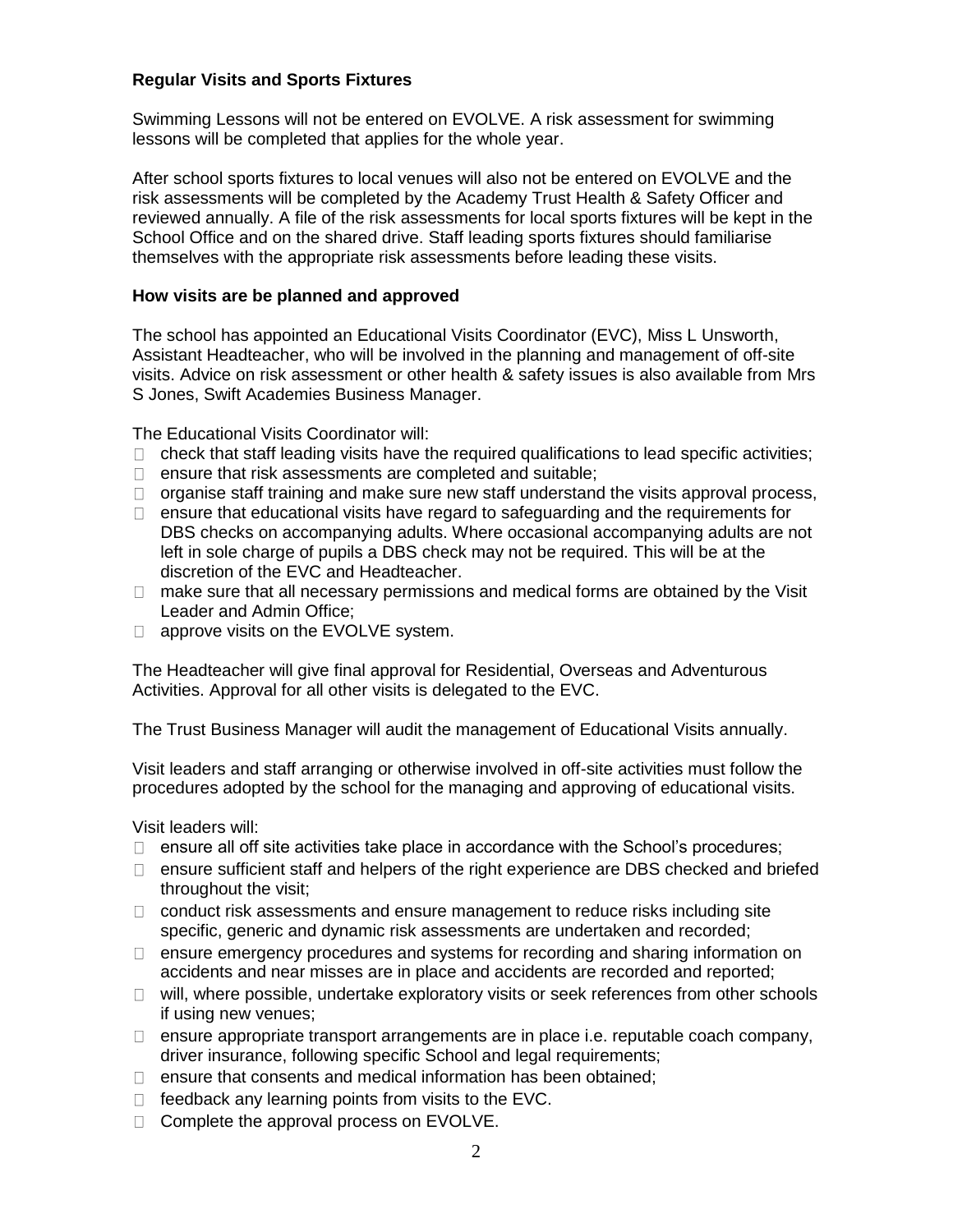The school office will support visit leaders with the administration involved, for example checking consent forms and obtaining DBS checks.

The School Admin Office will also support Educational Visits by:

- $\Box$  verify that all private car drivers, have had satisfactory Disclose and Barring Service Criminal checks and hold adequate vehicle insurance;
- $\Box$  arranging for DBS checks on volunteers where required;
- $\Box$  support visit leaders in ensuring commercial providers are appropriately checked and insured;
- $\Box$  ensure that financial procedures are followed;
- $\Box$  Collecting consent forms when pupils join the school and checking these for visit leaders.

Where staff, are proposing to arrange an off-site activity, they must seek and obtain approval from Phase Leaders before making any commitments or making bookings.

It is our policy that all pupils should be able to participate in educational visits. Where a pupil with a disability is eligible for a trip, we will make every effort to ensure that s/he is included. We may seek guidance from parents to help us adapt our programme, and we will make any reasonable adjustments to our itinerary to include a pupil with disabilities. Any such adjustments will be included in the risk assessment.

Staff and other adults assigned to participate in an Educational Visit should be appropriately briefed on their responsibilities prior to the visit taking place.

The EVC and Visit Leader must ensure that staff and adults have received appropriate training and have been informed of their responsibilities including details of the plan visit, risk assessment and the actions to take in event of an emergency.

Staff and other adults must ensure they make themselves familiar with the visit plans, risk assessments and any other health and safety arrangements prior to the commencement of the visit. They must also ensure that they report any issues of concern to the Visit Leader immediately.

Staff and other adults supporting Educational Visits are required to conduct themselves in a professional and appropriate manner at all times and ensure they observe standards of behaviour consistent with school policy and the Code of Conduct.

During all visits, including overnight stays, staff and adults remain responsible for pupils at all times and should have regard to their fitness to undertake their duties at any time of the day or night. Staff and adults should give careful consideration to participating in activities which may compromise their ability to undertake their duties. Staff and adults should not consume alcohol.

## **Parental Permission / Indemnity Forms**

The Rydal Academy obtains a consent form when a pupil joins the school and these are valid until a pupil leaves the school. These are located in the admin office and Visit Leaders should ask admin staff to check that children's parents have completed these for each child they are proposing to take on a visit.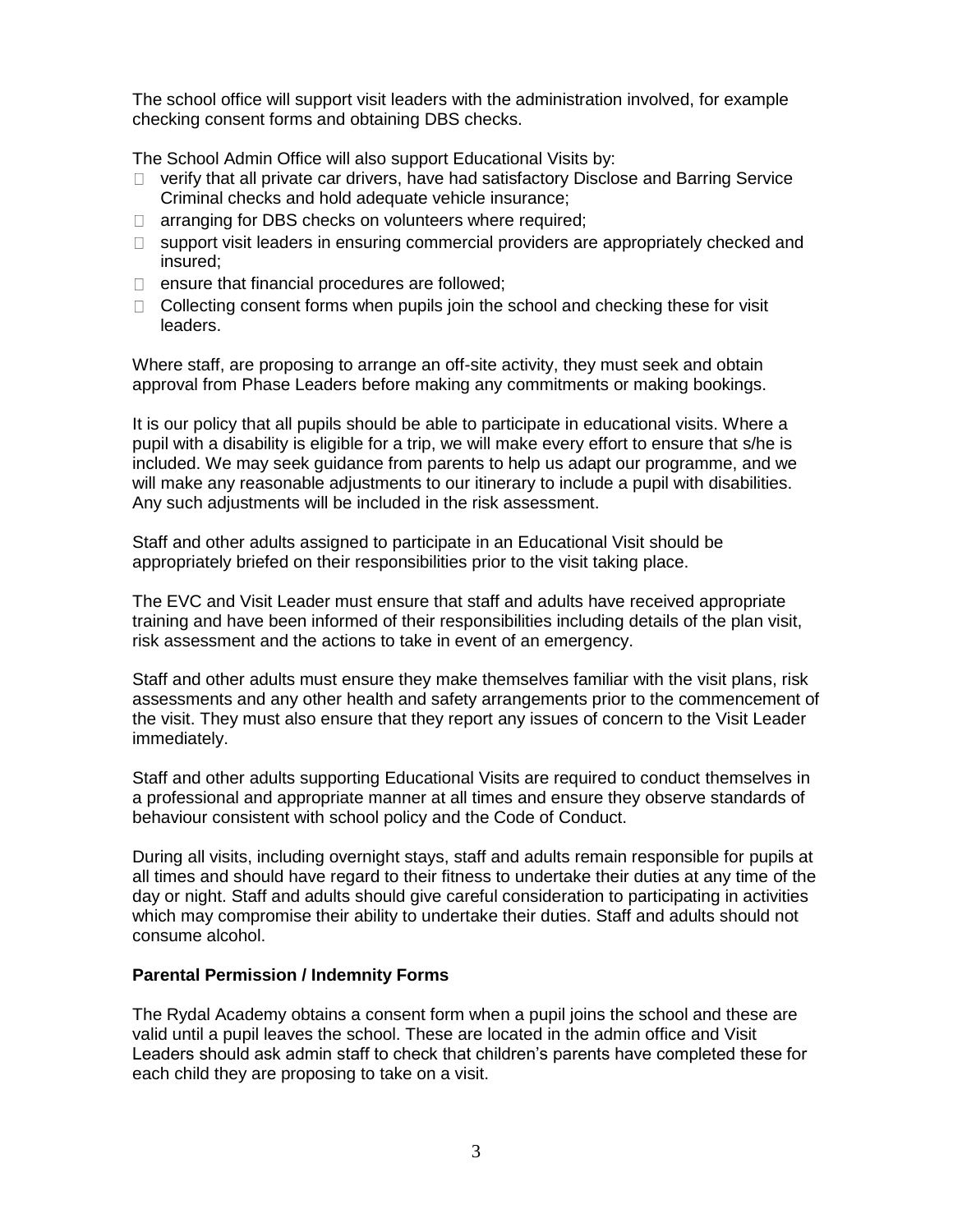All residential visits require further written parental permission and the Visit Leader must ensure that additional indemnity forms and medical information is completed and returned.

#### **Risk assessment**

Risk assessment is part of the planning for all visits, although the use of generic risk assessments for common trips can make this process easier and provide a template for a particular trips risk assessment.

Generic risk assessments should be reviewed by the Visit Leader and amended as required. Risks and control measures that are not relevant should be deleted and the risk assessment uploaded onto EVOLVE.

Staff planning an off-site activity should make a preliminary visit to the venue, in order to carry out an on-site risk assessment. Venues providing instructor-led activities will have their own risk assessments for particular sessions, and these assessments should be considered to ascertain if they are of an appropriate standard and meet the expectations of The Rydal Academy. Where a preliminary visit has not been possible, other methods must be used to ascertain the suitability of a venue. The cost of preliminary visits should be included in the overall budget for the visit.

The staff to pupil ratio for each visit will be based on a risk assessment to determine the supervision needs for the particular group. This should be based on the specific needs of the pupils, environment to be visited, the activities to be undertaken, the distance from school and the experience of the supervising adults. Most trips will require a minimum of two adults.

Residential visits where the group includes both male and female pupils these should ideally be accompanied by both male and female members of staff. It is however acceptable for the visit to be accompanied by only female staff.

The Visit Leader will double-check that all regular volunteers helping to supervise the trip have been subject to satisfactory Disclose and Barring Service Criminal checks. Those volunteers used for one off activities, who are not left alone at any time (out of sight/ear shot of a member of staff) to supervise pupils, do not necessarily need Disclose and Barring Service Criminal checks completing. The Headteacher's and EVC's discretion under these circumstances should be used.

For pupils with significant additional needs, an individual risk assessment to raise awareness of possible hazards and control measures that may not have been previously considered.

It is important that the risk assessment is communicated and understood by everyone involved in the trip (staff, volunteers, pupils and parents) before it takes place. This includes risks, control measures, emergency arrangements and contingency plans.

Dynamic risk assessments may be required during the visit if there are changes in circumstances e.g. weather, illness or an unforeseen hazard.

Any accidents that occur to employees, volunteers or pupils during the visit must be investigated and recorded following normal School Accident Reporting procedures.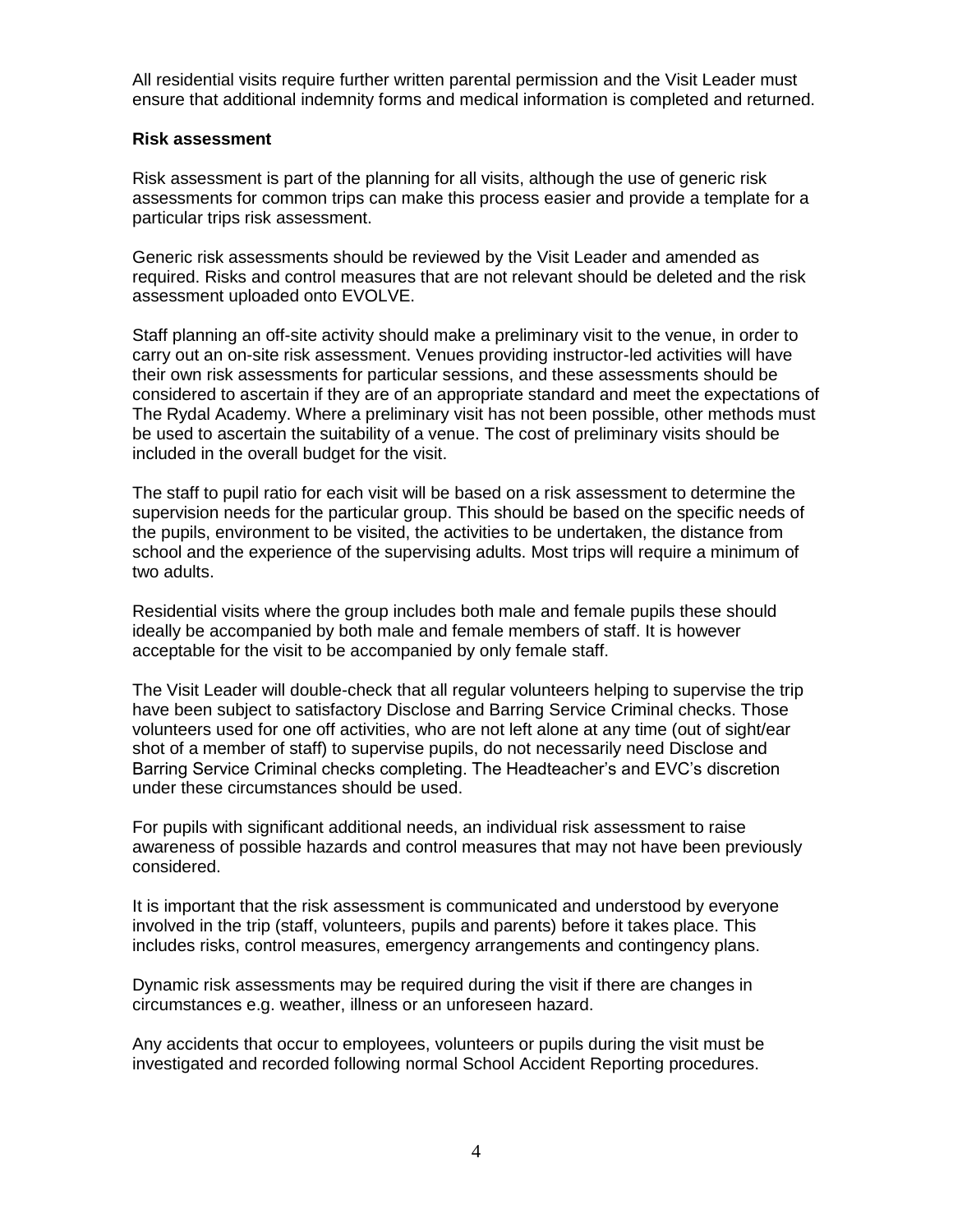# **Transport**

When hiring coaches and minibuses, it is our policy only to use reputable companies with vehicles fitted with appropriate child restraints (seat belts), and to insist that all those participating in the visit wear them.

The school has access to minibuses, although only staff with the D1 category on their license are entitled to drive them.

Where private cars are used the School Office will keep records of insurance.

Transport arrangements will allow a seat for each member of the party and appropriate child restraints will be used, whether travelling by car, minibus or coach.

## **Costs**

The costing of off-site activities should include any of the following that apply:

- □ transport:
- □ entrance fees;
- □ insurance;
- $\Box$  provision of any special resources or equipment;
- $\Box$  costs related to adult helpers;
- $\Box$  any refreshments the school has opted to pay for.

Where the school makes a charge to parents or requests voluntary contributions these will be according to the published Charging and Remissions Policy.

The school may use pupil premium funding to reduce or remove the cost to parents for educational visits.

#### **Communication with parents**

The parents of pupils taking part in an off-site activity should be provided with all appropriate information about the intended visit to make an informed decision on their child's participation.

Parents must give their written permission, medical and contact details, before a pupil can be involved in any off-site activities. This will usually take the form of the indemnity form completed when a pupil joined the school. In most cases further written consent will not be required.

If the visit will require funding from parents this will be made clear to parents at the planning stage.

No pupil should be automatically excluded from an activity because of the inability of the parent to make a contribution.

The timetable for the payment of contributions should allow for the Headteacher to make a decision about the financial viability of the activity in reasonable time.

Where appropriate for residential, foreign or adventure activity visits, meetings with parents will be arranged.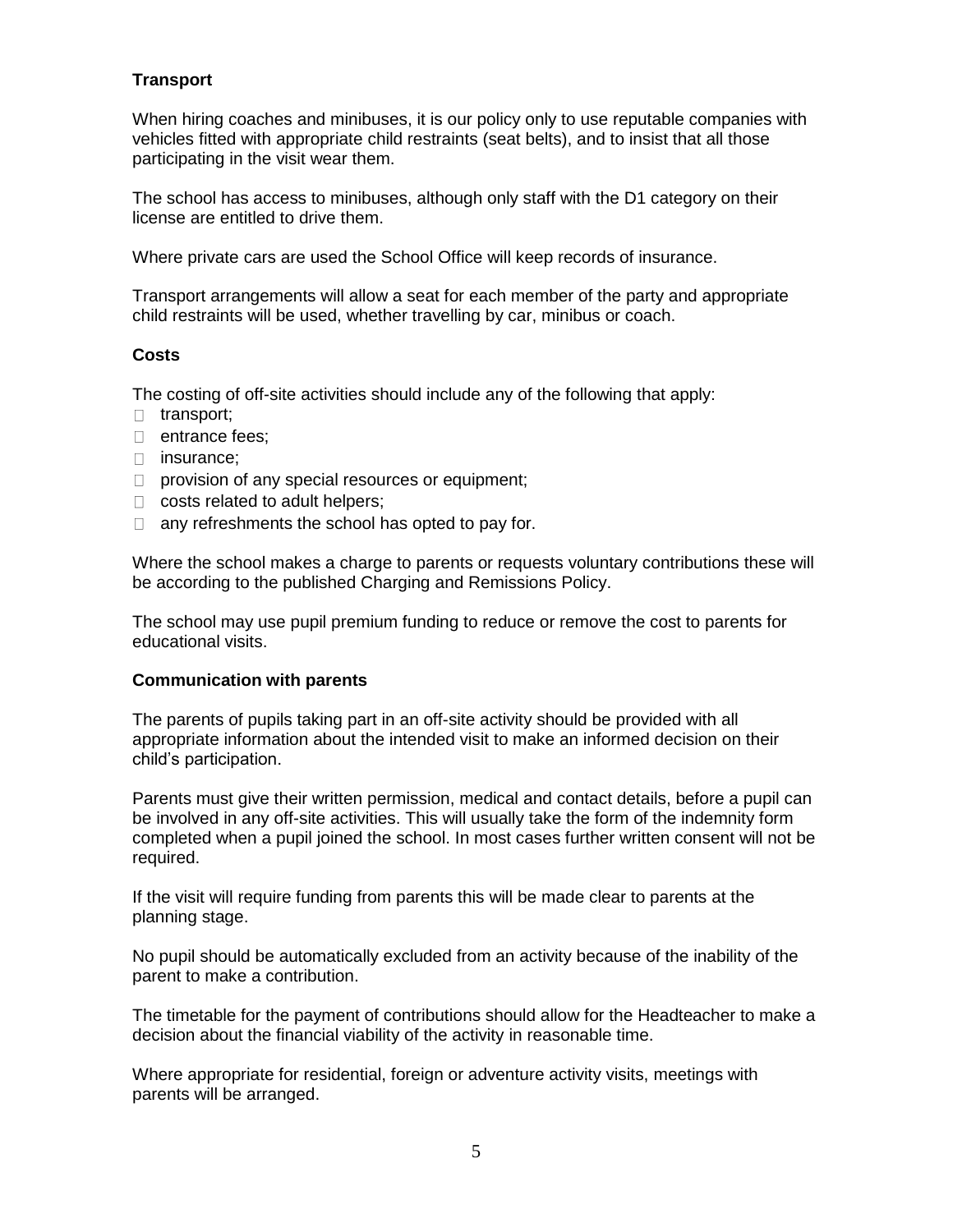Expectations of behaviour and codes of conduct will be explained to parents. This will include the need to meet the cost and make arrangements for collecting pupils in certain circumstances.

## **Pupils**

Pupils should be briefed about aims, expectations and codes of conduct for all visits. Ongoing briefings are an important part of learning and safety.

Where possible pupils should be involved with planning, developing codes of conduct, assessing/managing risk and evaluating their own attitude, behaviour, development and learning.

If a pupil is not permitted to attend an educational visit, this will be following a behaviour risk assessment by staff, agreed by the Phase Leader or Head Teacher and parents will be informed in advance. Any pupils that do not attend an educational visit for any reason will still have access to all areas of the curriculum.

# **First Aid**

A member of staff with basic first aid knowledge and training should accompany each visit.

A first aid kit should be taken on each visit and be reasonably to the group accessible at all times.

## **Further health and safety considerations**

All adults accompanying a party must be made aware, by the Visit Leader, of the emergency procedures, that will apply. Each adult should be provided with an emergency telephone number. This will normally be the school number, but where an activity extends beyond the normal school day the home telephone number of a designated emergency contact should be provided.

Before a group leaves school the school office should be provided with a list of everyone, pupils and adults, travelling with the group, together with a programme and timetable for the activity. Visit leaders must ensure that Registers are completed before departure and the School Office know the expected time of return.

The safety of the group, and especially the pupils, is of paramount importance. During the activity the Visit Leader must take whatever steps are necessary to ensure their safety. This involves taking note of any information provided by medical questionnaire returns, and ensuring that pupils are both safe and well looked after at all times.

Head counts should be taken at regular intervals during the visit. This must be the case before moving between venues or boarding the transport back to school.

Prior and during an activity on the visit, if it is felt that the behaviour of an individual pupil is likely to compromise the safety of others or the good name of the school, the Visit Leader can if needed exclude a pupil from the activity.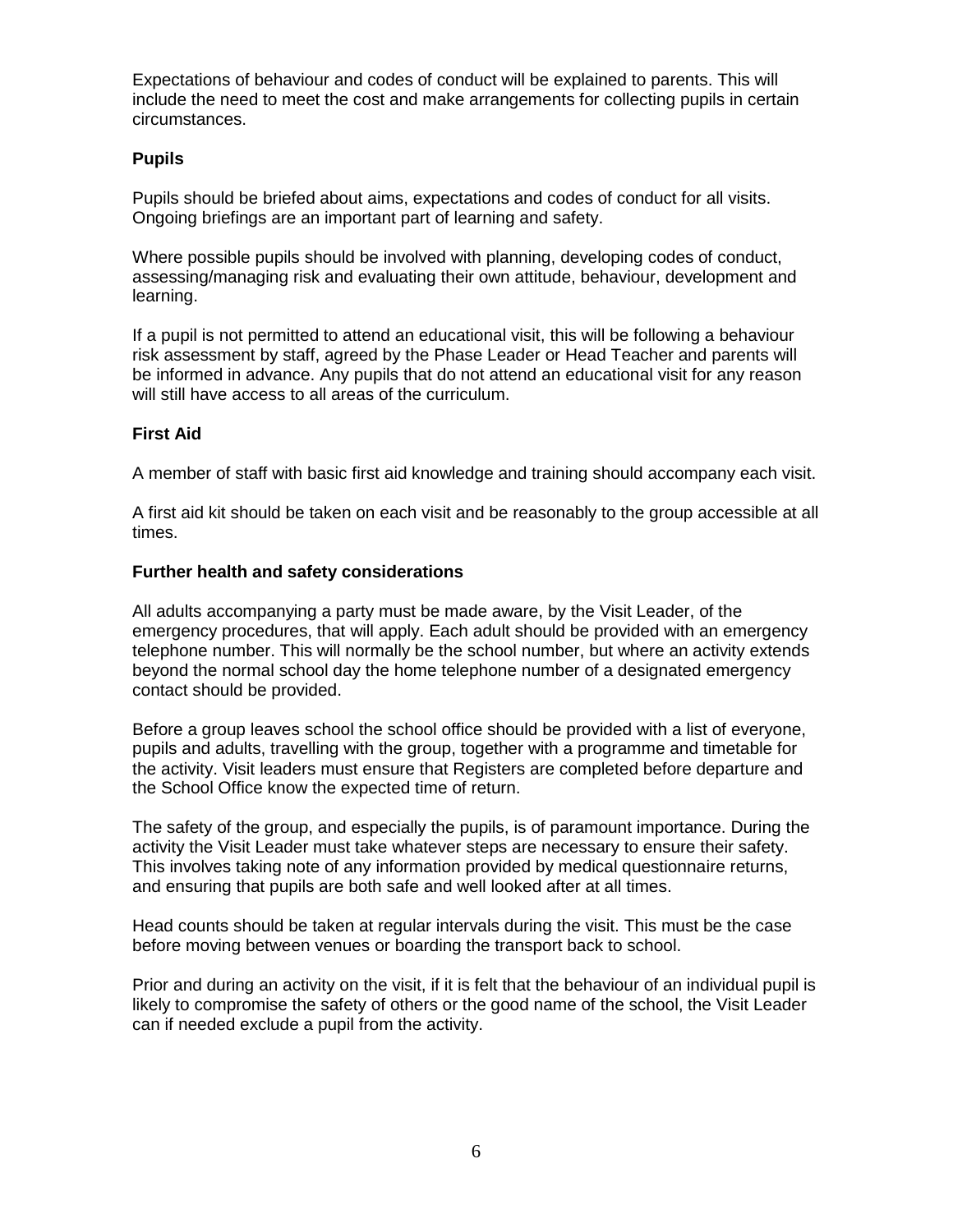The following should be taken by the group on each visit:

- First aid kit
- $\Box$  Mobile phone (make sure the office has the number)
- □ Inhalers and medication
- $\Box$  School contact details / emergency contact details if after school times
- $\Box$  List of pupils and adults on the visit
- Risk assessments

For residential visits the Headteacher and Office Manager will have copies of the indemnity forms and list of pupils on the visit.

## **Evaluation of visits**

In order to ensure that visits represent the best use of time and resources, and that the visit met the learning outcomes that were intended it is important that visits should be evaluated to ensure any lessons are learnt and that these lessons are applied to further visits.

#### **Monitoring and review**

This policy is monitored by the governing body and will be reviewed every two years or before if necessary.